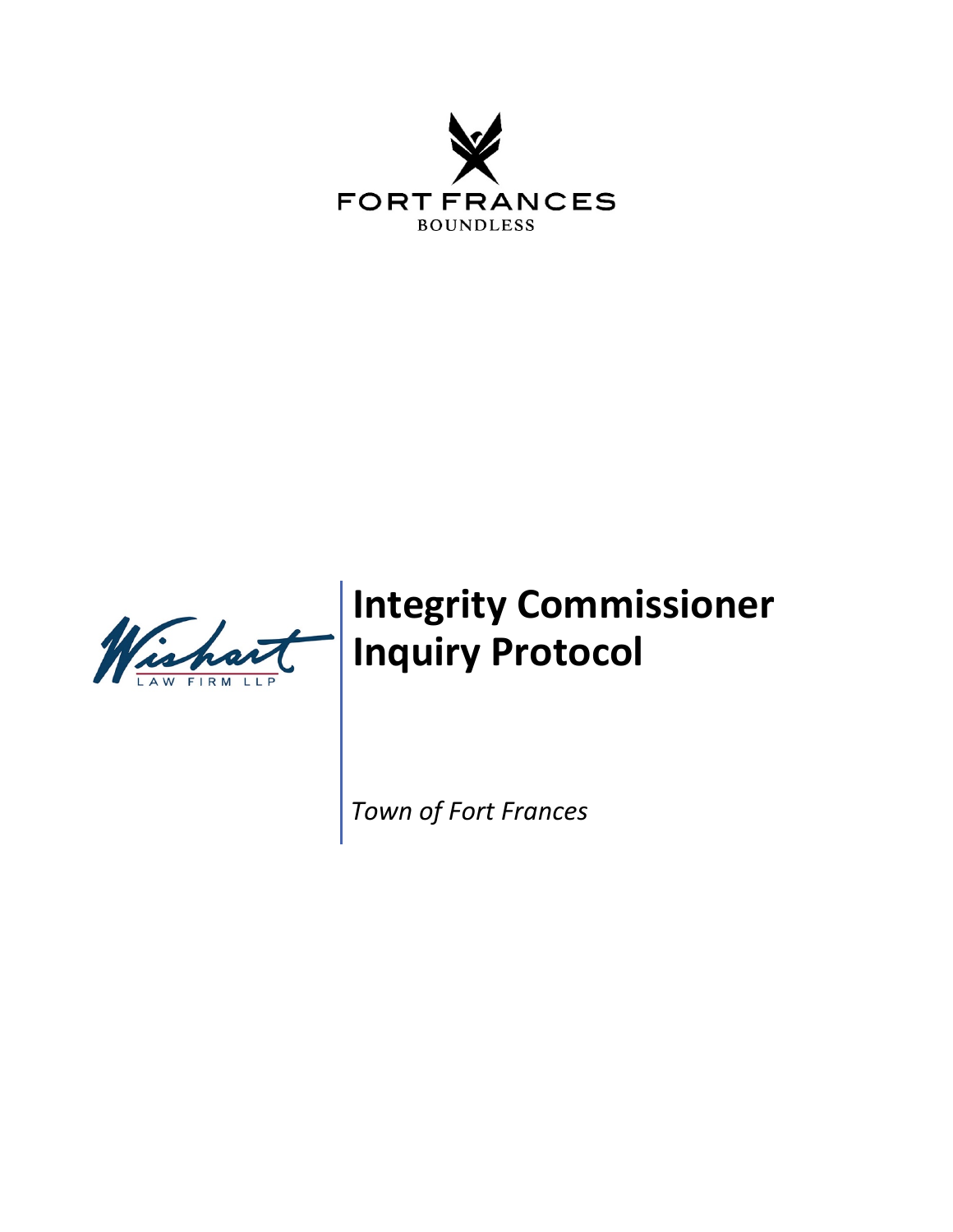**Important Disclaimer:** this protocol complies with the relevant provisions of the *Municipal Act, 2001*, SO 2001, c 25 (the "*Act*"). Wishart Law Firm LLP recommends that legal advice be sought by the Integrity Commissioner or anyone acting under his or her authority in responding to an application or conducting an inquiry pursuant to this protocol. If you have any questions or concerns about this protocol or how to implement it, please contact Wishart Law Firm LLP. Wishart Law Firm LLP is not responsible for the results of any edit to this protocol other than as expressly authorized or directed by Wishart Law Firm LLP.

#### **© 2018, Wishart Law Firm LLP**

All rights reserved. No part of this work may be reproduced or copied in any form or by any means (graphic, electronic or mechanical, including photocopying, recording, taping or information and retrieval systems) without the written permission of Wishart Law Firm LLP.

A licence is, however, given by Wishart Law Firm LLP to any Municipality that has purchased a copy of this work to print, copy, save, or post on its official website for its own use only and such Municipality may not repurpose or resell the work in any way.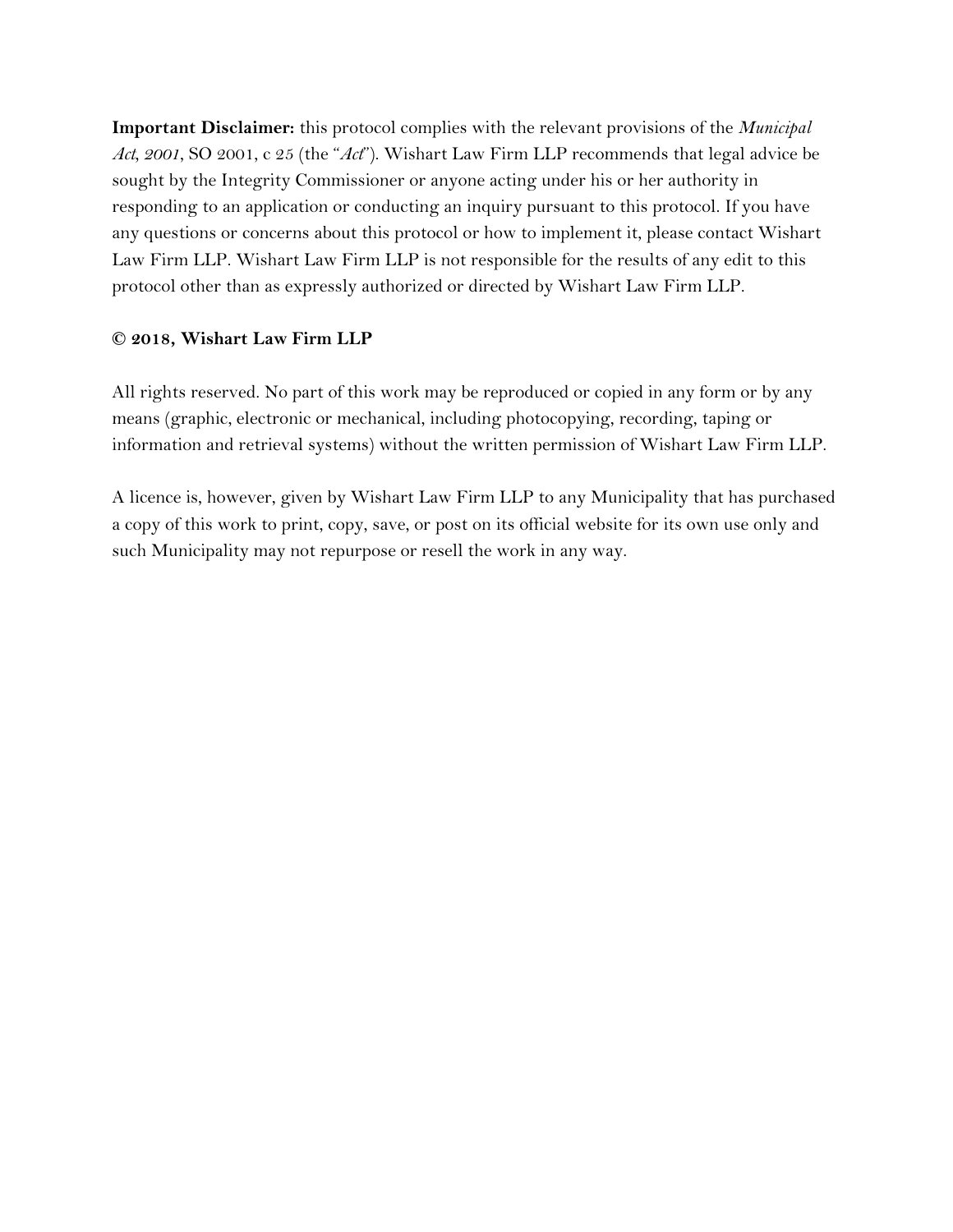## **Table of Contents**

| 1.              |       |                                                                        |  |
|-----------------|-------|------------------------------------------------------------------------|--|
| $\mathfrak{2}.$ |       |                                                                        |  |
| 3.              |       |                                                                        |  |
|                 | 3.1.  |                                                                        |  |
|                 | 3.2.  |                                                                        |  |
|                 | 3.3.  |                                                                        |  |
|                 | 3.4.  |                                                                        |  |
| 4.              |       |                                                                        |  |
|                 | 4.1.  |                                                                        |  |
|                 | 4.2.  |                                                                        |  |
|                 | 4.3.  |                                                                        |  |
| 5.              |       |                                                                        |  |
|                 | 5.1.  |                                                                        |  |
|                 | 5.2.  |                                                                        |  |
|                 | 5.3.  | Jurisdiction re workplace violence, harassment, and sexual harassment4 |  |
|                 | 5.4.  |                                                                        |  |
|                 | 5.5.  |                                                                        |  |
|                 | 5.6.  |                                                                        |  |
|                 | 5.7.  |                                                                        |  |
|                 | 5.8.  |                                                                        |  |
|                 | 5.9.  |                                                                        |  |
|                 | 5.10. |                                                                        |  |
| 6.              |       |                                                                        |  |
|                 |       |                                                                        |  |
|                 | 6.2.  |                                                                        |  |
|                 | 6.3.  |                                                                        |  |
|                 | 6.4.  |                                                                        |  |
|                 | 6.5.  |                                                                        |  |
|                 | 6.6.  |                                                                        |  |
|                 | 6.7.  |                                                                        |  |
|                 | 6.8.  |                                                                        |  |
|                 | 6.9.  |                                                                        |  |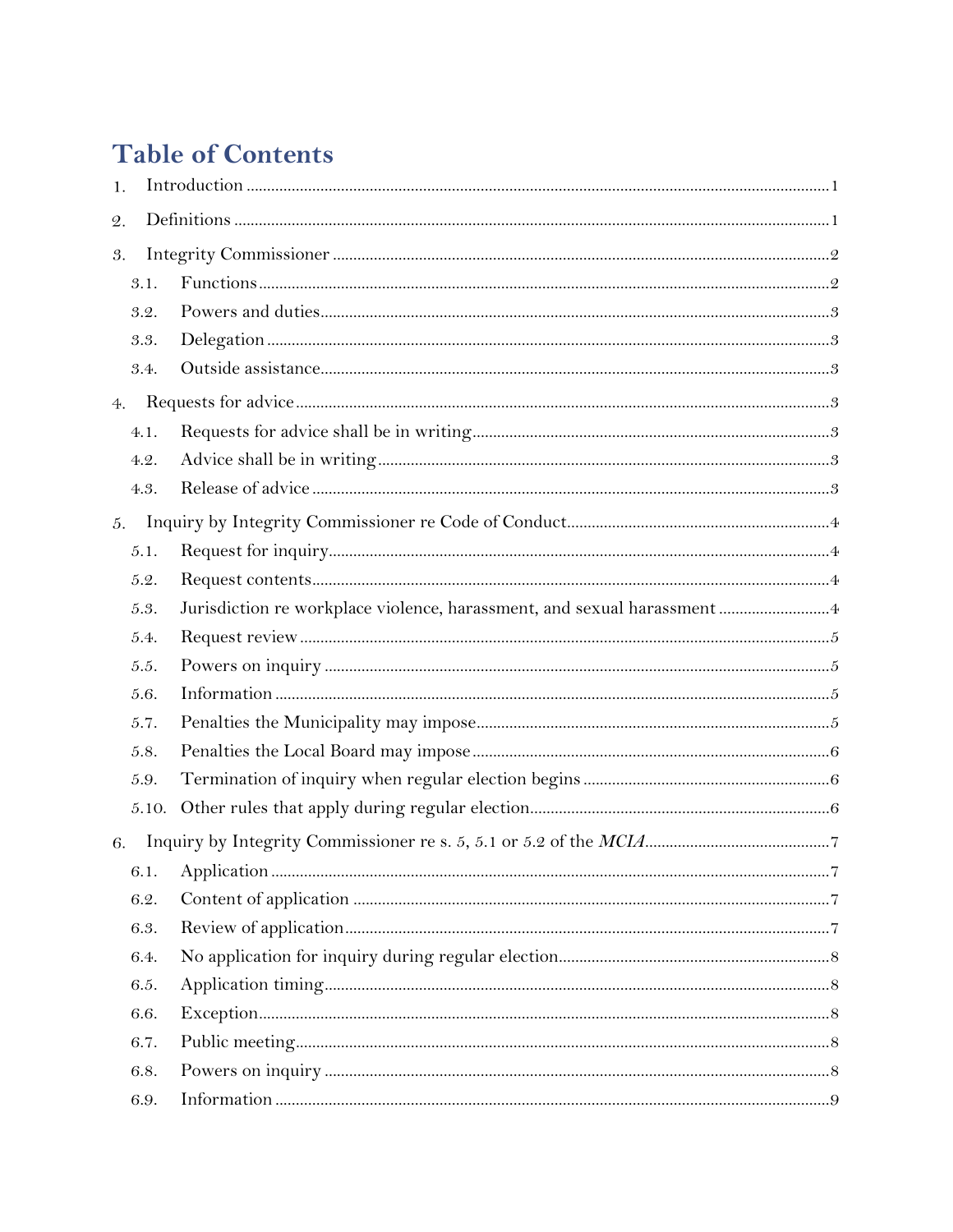| 6.10. |                                                                             |
|-------|-----------------------------------------------------------------------------|
| 6.11. | No other inquiry in respect of the matter to commence without application 9 |
| 6.12. |                                                                             |
| 6.13. |                                                                             |
| 6.14. |                                                                             |
|       |                                                                             |
|       |                                                                             |
| 7.    |                                                                             |
| 8.    |                                                                             |
| 8.1.  |                                                                             |
| 8.2.  |                                                                             |
| 9.    |                                                                             |
| 9.1.  |                                                                             |
| 9.2.  |                                                                             |
| 9.3.  |                                                                             |
| 9.4.  |                                                                             |
| 10.   |                                                                             |
|       |                                                                             |
|       |                                                                             |
|       |                                                                             |
|       |                                                                             |
| 11.   |                                                                             |
| 12.   |                                                                             |
| 13.   |                                                                             |
|       |                                                                             |
|       |                                                                             |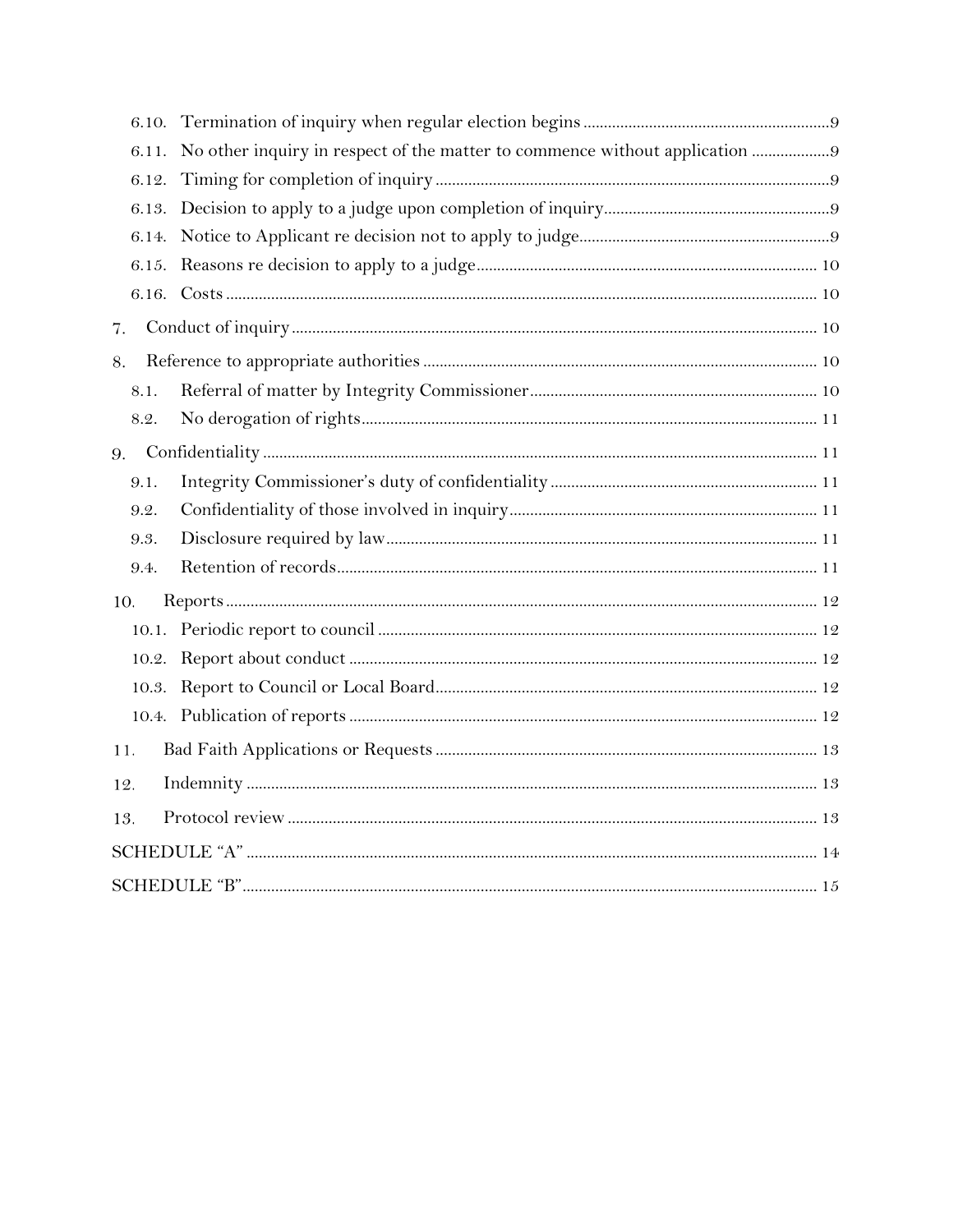## <span id="page-4-0"></span>**Introduction**

The Municipality has, pursuant to section 223.2 of the *Municipal Act, 2001,* established a Code of Conduct for members of council of the Municipality and members of its Local Boards.

The Municipality has appointed an Integrity Commissioner whose duties include, among other things, conducting inquires in respect of alleged contraventions of the Code of Conduct and sections 5, 5.1 or 5.2 of the *Municipal Conflict of Interest Act ("MCIA"*).

The purpose of this protocol is to set out a framework for the Integrity Commissioner's inquiries into allegations of contraventions of the Code of Conduct and sections 5, 5.1 and 5.2 of the *MCIA* breaches.

## <span id="page-4-1"></span>**Definitions**

**"Applicant"** means the person who has submitted an application to the Integrity Commissioner for an inquiry to be carried out concerning an alleged contravention by a Member of sections 5, 5.1 or 5.2 of the *MCIA.*

**"Code of Conduct"** means a code of conduct established pursuant to section 232.2 of the *Municipal Act, 2001.* 

**"Elector**" means a person entitled to vote at a municipal election in the Municipality.

**"Integrity Commissioner"** means the Integrity Commissioner appointed by Municipal Council and any individual acting under powers delegated to him or her in writing by the Integrity Commissioner.

**"Local Board"** means a Local Board other than:

- a. A society as defined in subsection 2(1) of the *Child, Youth and Family Services Act, 2017;*
- b. A board of health as defined in subsection 1(1) of the *Health Protection and Promotion Act;*
- c. A Committee of management established under the *Long-Term Care Homes Act, 2007;*
- d. A police service board established under the *Police Services Act, 2018;*
- e. A board as defined in section 1 of the *Public Libraries Act;* and,
- f. A corporation established in accordance with section 203 of the *Municipal Act, 2001*;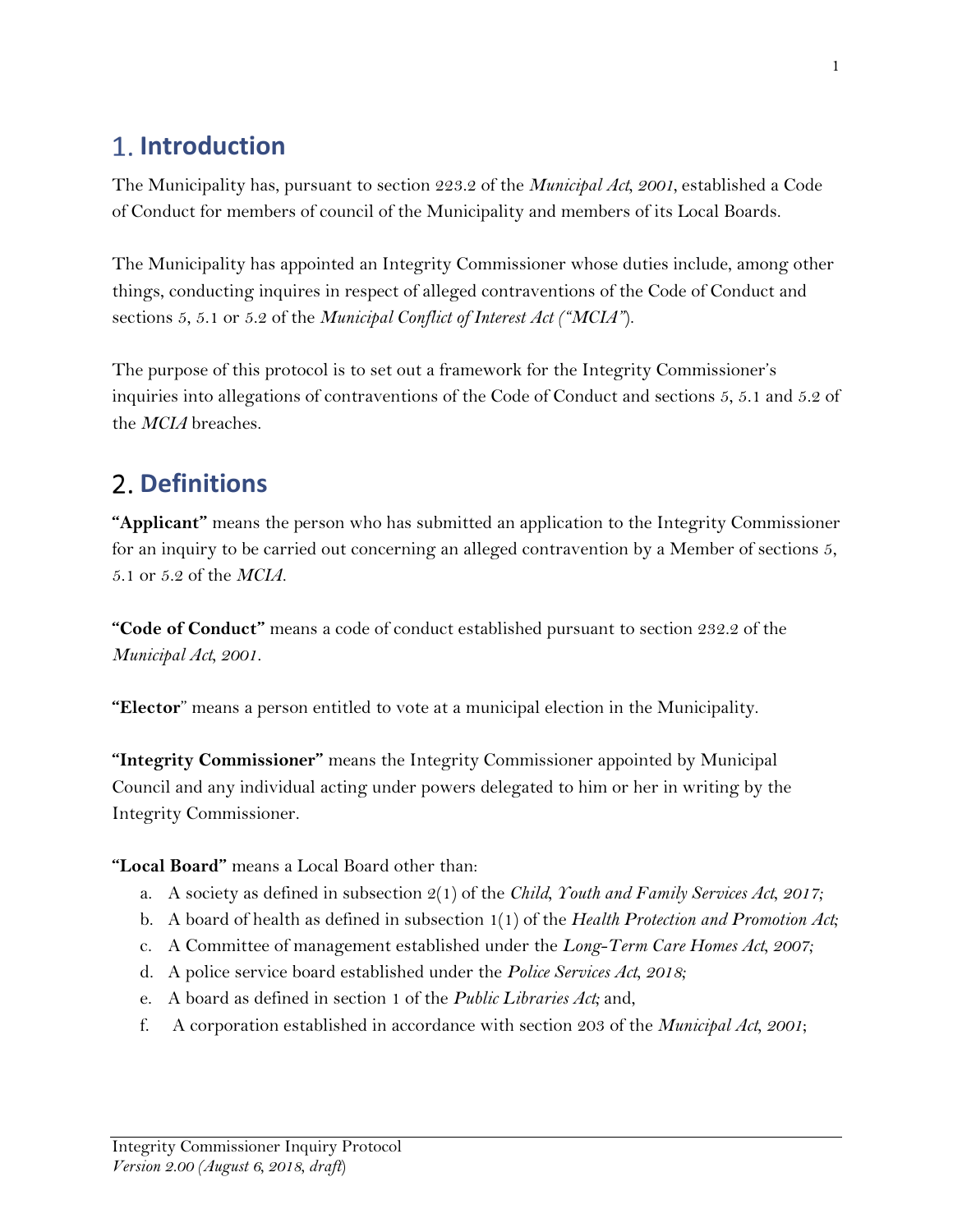**"Member"** means a member of the municipal council and any person on his or her staff and/or a member of a Local Board or a Committee of the Municipality and any person on his or her staff.

**"Requestor"** means the person who has submitted a request to the Integrity Commissioner for an inquiry concerning an alleged contravention of the applicable Code of Conduct.

**"Respondent**" means the person who is alleged to have violated the Code of Conduct or sections 5, 5.1 or 5.2 of the *MCIA* and whom an Integrity Commissioner inquiry application has been submitted.

## <span id="page-5-0"></span>**Integrity Commissioner**

#### <span id="page-5-1"></span>*3.1. Functions*

The Integrity Commissioner reports to council and is responsible for performing in an independent manner, the functions assigned by the Municipality with respect to any of the following:

- 1. The application of the Code of Conduct for Members.
- 2. The application of any procedures, rules and policies of the Municipality and Local Boards governing the ethical behaviour of Members.
- 3. The application of sections 5, 5.1 and 5.2 of the *MCIA* to Members.
- 4. Requests from Members for advice respecting their obligations under the Code of Conduct applicable to the Member.
- 5. Requests from Members for advice respecting their obligations under a procedure, rule or policy of the Municipality or of the Local Board, as the case may be, governing the ethical behaviour of Members.
- 6. Requests from Members for advice respecting their obligations under the *MCIA*.
- 7. The provision of educational information to Members, the Municipality and the public about the Municipality's Code of Conduct for Members and about the *MCIA*.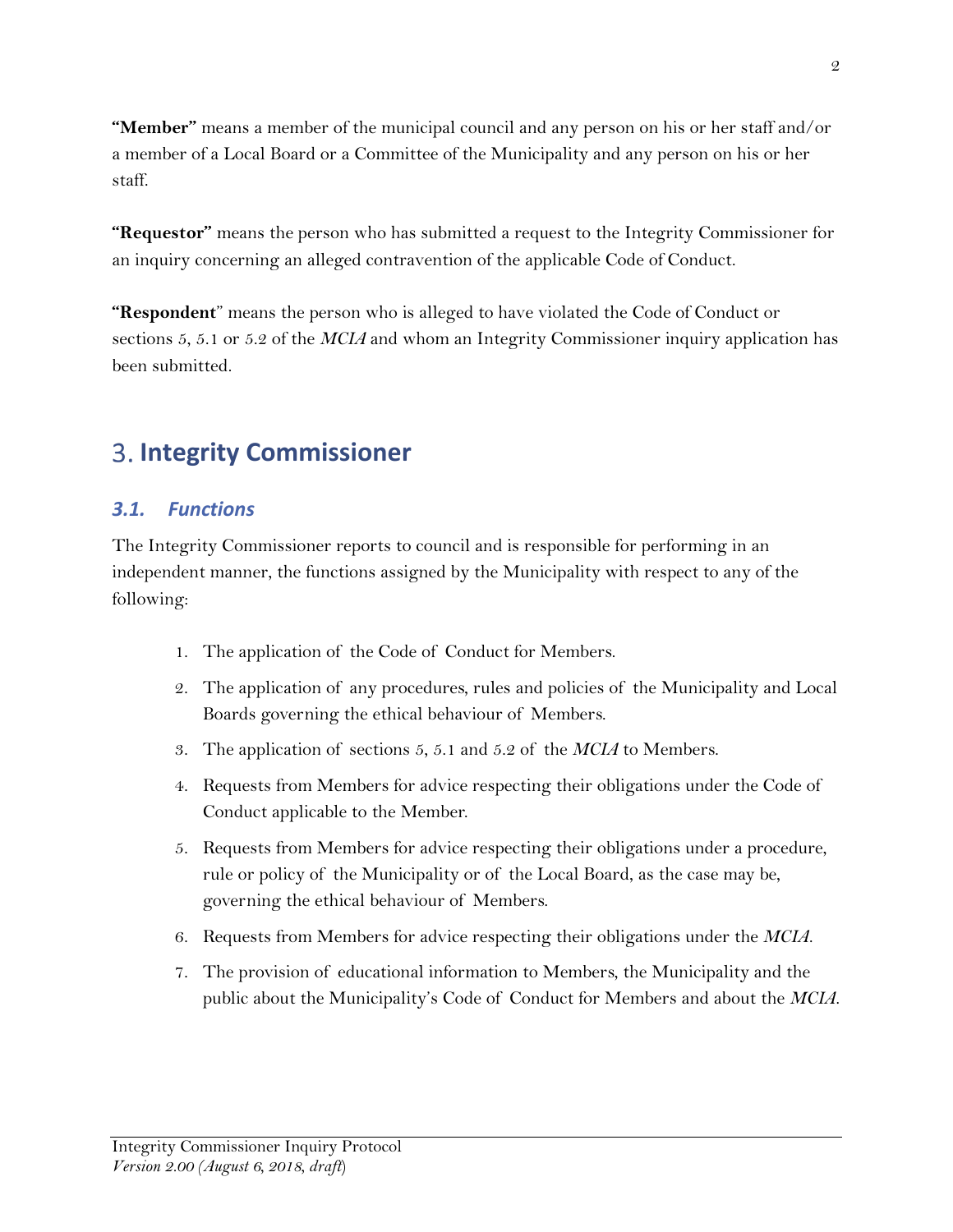#### <span id="page-6-0"></span>*3.2. Powers and duties*

In carrying out the responsibilities described in section 3.1 above, the Integrity Commissioner may exercise such powers and shall perform such duties as may be assigned to him or her by the Municipality.

#### <span id="page-6-1"></span>*3.3. Delegation*

After satisfying himself or herself that a person is fully capable of carrying out the Integrity Commissioner's powers or duties, the Integrity Commissioner may, in writing, delegate to any person, other than a member of council, any such duties or powers. For greater certainty, if the Integrity Commissioner delegates any duties or powers, the Integrity Commissioner may continue to exercise the delegated powers and duties despite the delegation.

#### <span id="page-6-2"></span>*3.4. Outside assistance*

In performing any of his or her duties, the Integrity Commissioner may engage outside assistance or consult with the Municipality's legal counsel. When the Municipality's legal counsel is assisting the Integrity Commissioner their role is solely to assist the Integrity Commissioner and not any particular individual.

### <span id="page-6-3"></span>**4. Requests for advice**

#### <span id="page-6-4"></span>*4.1. Requests for advice shall be in writing*

A request by a Member for advice from the Integrity Commissioner under paragraphs 4, 5 or 6 of section 3.1 above, shall be made in writing.

#### <span id="page-6-5"></span>*4.2. Advice shall be in writing*

If the Integrity Commissioner provides advice to a Member under paragraphs 4, 5 or 6 of section 3.1 above, the advice shall be in writing.

#### <span id="page-6-6"></span>*4.3. Release of advice*

Advice provided by the Integrity Commissioner to a Member under paragraphs 4, 5 or 6 of section 3.1 above may be released by the Integrity Commissioner:

- 1. With the Member's written consent; or
- 2. Without the Member's written consent if the Member releases part of the advice.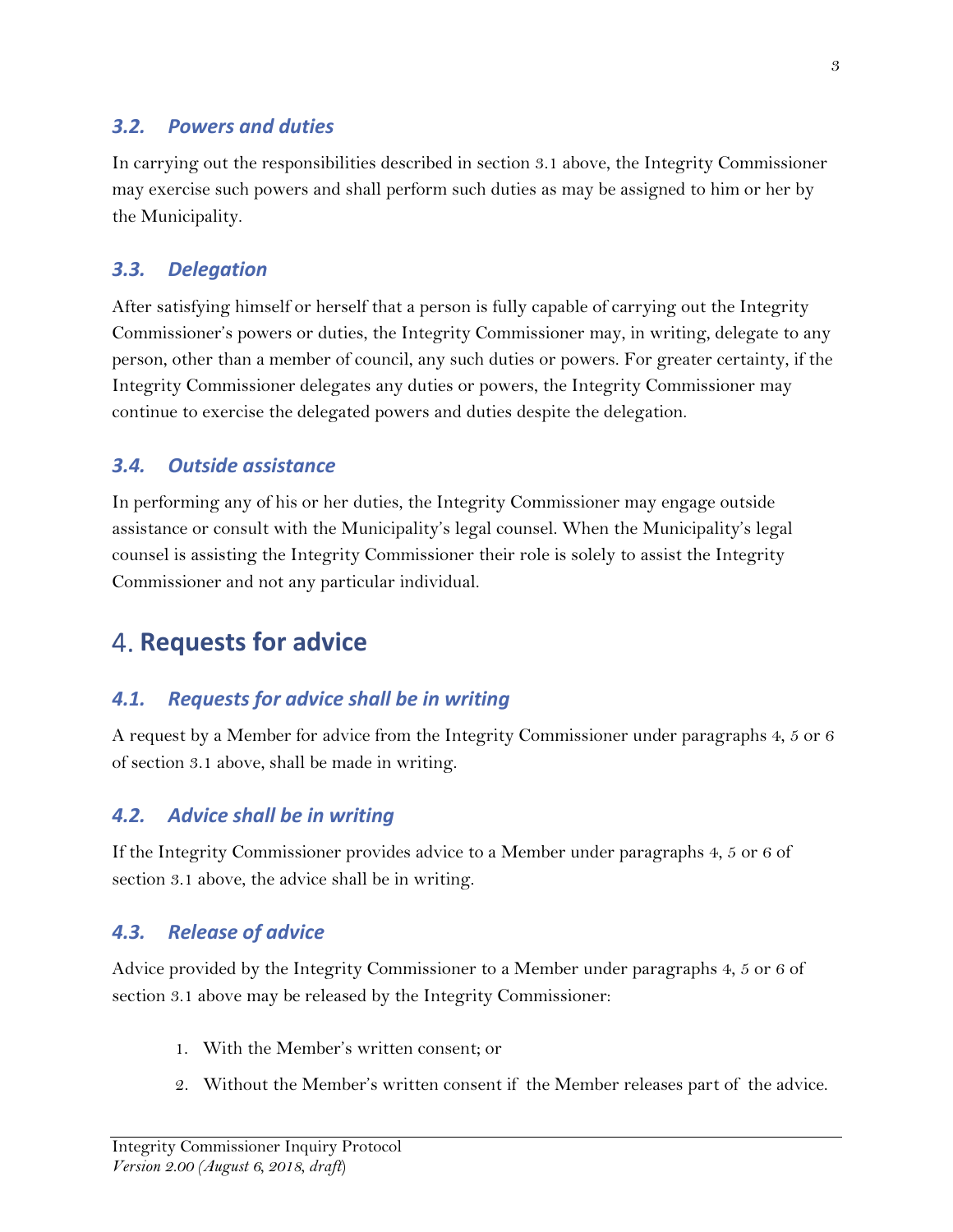## <span id="page-7-0"></span>**Inquiry by Integrity Commissioner re Code of Conduct**

#### <span id="page-7-1"></span>*5.1. Request for inquiry*

A request for inquiry may be made in writing to the Integrity Commissioner by a Member, staff or member of the public about whether a Member has contravened the Code of Conduct.

#### <span id="page-7-2"></span>*5.2. Request contents*

A request for inquiry under section 5.1 above may be in the form set out in Schedule "A" or, otherwise, shall include sufficient information to set out a prima facie contravention of the applicable Code of Conduct, including, but not necessarily limited to, all of the following:

- The Requestor's name and contact information.
- What happened a description of the events or situation.
- When it happened dates and times of the events or incidents.
- Where it happened the location(s) where the events or incidents occurred.
- Who saw it happen the names of any witnesses, if any.

#### <span id="page-7-3"></span>*5.3. Jurisdiction re workplace violence, harassment, and sexual harassment*

Requests made under this section must specifically refer to alleged contraventions of the Code of Conduct by a Member. Allegations of workplace violence, harassment, and sexual harassment by a Member must be reported in the manner set out in theTown of Fort Frances Workplace Anti-Violence, Harassment and Sexual Harassment Policy and must be reported as provided thereunder and that policy shall exclusively apply in respect of any such report.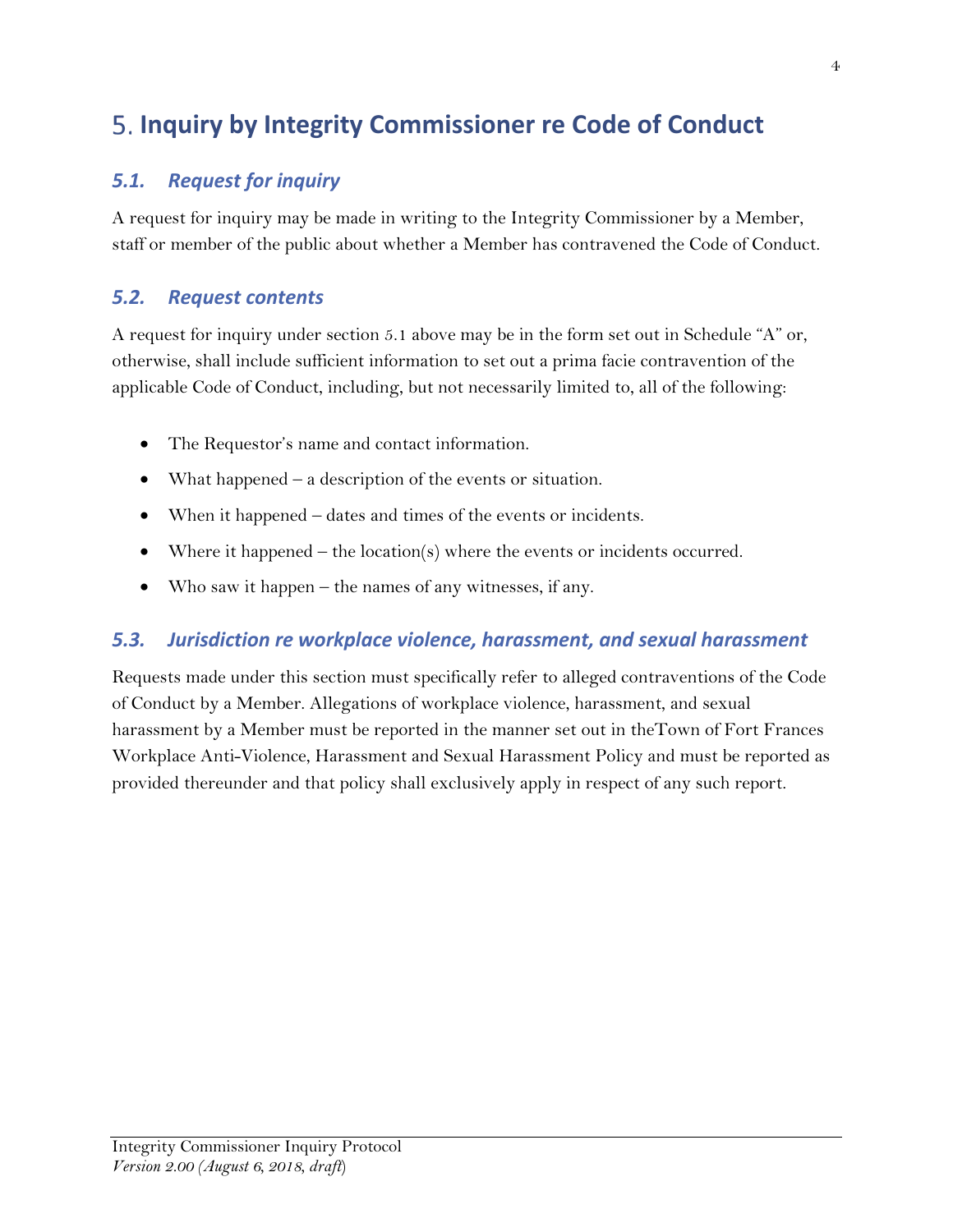#### <span id="page-8-1"></span><span id="page-8-0"></span>*5.4. Request review*

The Integrity Commissioner will conduct an initial review of the request to ensure that it is a proper allegation of a breach of the Code of Conduct. If, after the initial review, the Integrity Commissioner determines that the request is not properly an allegation of a breach of the Code of Conduct, there are insufficient grounds to believe that there has been a contravention of the Code of Conduct, or the Integrity Commissioner, determines that an inquiry is not appropriate for any other reason in the Integrity Commissioner's reasonable discretion, the Integrity Commissioner will dismiss the request. When determining if an inquiry is appropriate, the Integrity Commissioner may, among other things, take into account the date of the alleged breach. Further, the Integrity Commissioner shall, in his or her discretion, dismiss the request if, upon initial review, the Integrity Commissioner determines that the Requestor has not supplied the information set out in section 5.2. If the Integrity Commissioner does not dismiss a request for this reason, the Integrity Commissioner will advise the Requestor that he or she must supply additional information and shall take no further action until the Requestor supplies such information.

#### *5.5. Powers on inquiry*

The Integrity Commissioner may elect to exercise the powers under sections 33 and 34 of the *Public Inquiries Act, 2009*, in which case, notwithstanding anything to the contrary herein, those sections apply to the inquiry.

#### <span id="page-8-2"></span>*5.6. Information*

The Municipality, its Local Boards and Committees shall give the Integrity Commissioner such information as the Integrity Commissioner believes to be necessary for an inquiry including free access to all books, accounts, financial records, electronic data processing records, reports, files and other papers, things or property belonging to or used by the Municipality, Committee or a Local Board. For greater certainty, providing the Integrity Commissioner with information concerning legal advice shall be deemed not to constitute a waiver of solicitor-client privilege.

#### <span id="page-8-3"></span>*5.7. Penalties the Municipality may impose*

Council may impose any of the following penalties on a Member if the Integrity Commissioner reports to the Municipality that the Member has contravened the Code of Conduct:

- 1. A reprimand;
- 2. Suspension of the remuneration paid to the Member for a period of up to 90 days;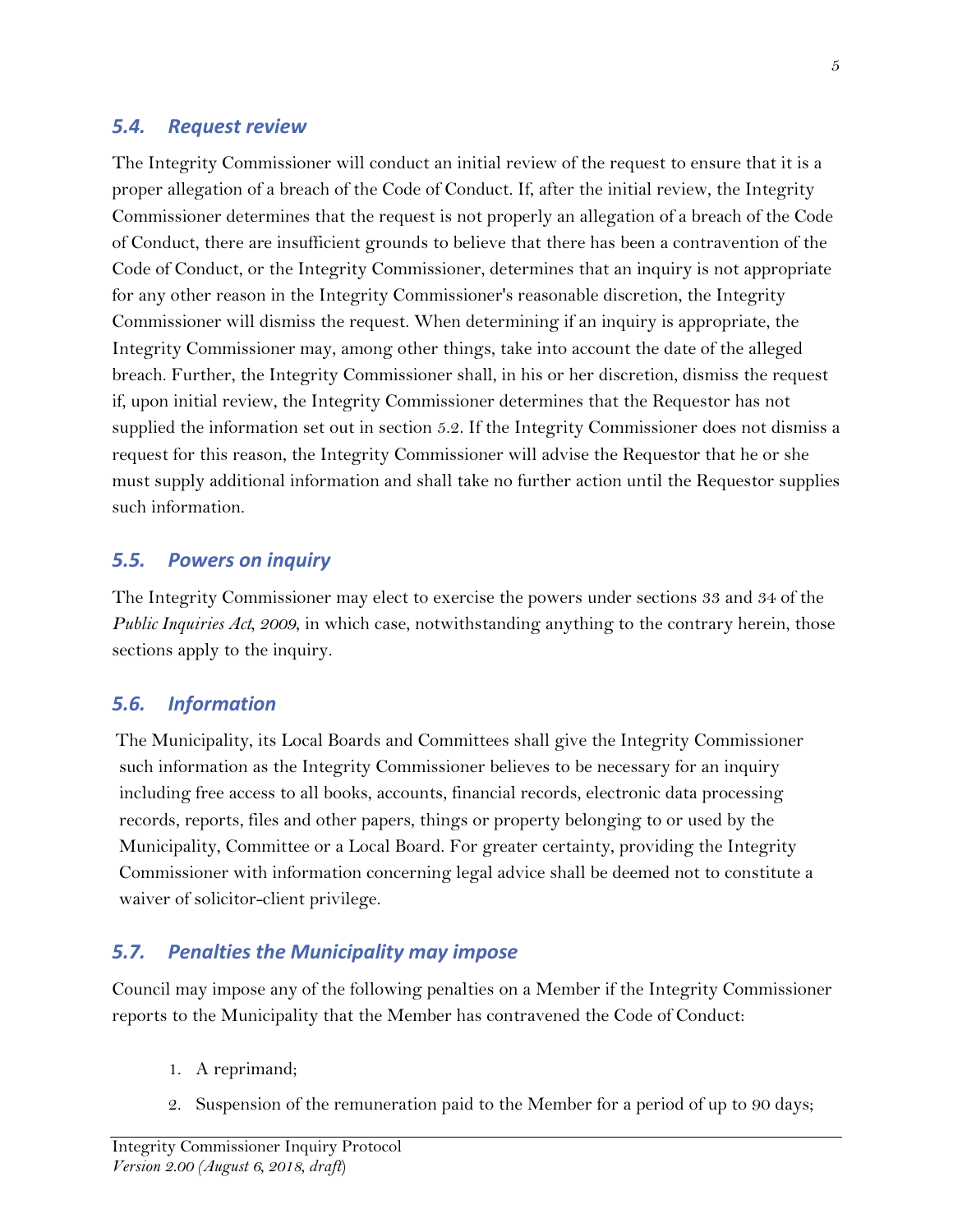3. Other penalties, including, but not necessarily limited to:

a.Removal from membership of a Committee or Local Board;

b.Removal as Chair of a Committee or Local Board;

c.Require repayment or reimbursement of moneys received;

d.Return of property or reimbursement of its value;

e.Request for an apology to Council, the Requestor or other relevant party;

f. Revocation of travel or other budget;

g. Request for resignation;

h.Trespass Order restricting access except for Council Meetings.

#### <span id="page-9-0"></span>*5.8. Penalties the Local Board may impose*

A Local Board may impose any of the penalties described in section 5.7 above on a member of the Local Board if the Integrity Commissioner reports to the Local Board that, in his or her opinion, the member of the Local Board has contravened the Code of Conduct applicable to the Member of the Local Board, and if the Municipality has not imposed a penalty on the member of the Local Board under section 5.7 above in respect of the contravention.

### <span id="page-9-1"></span>*5.9. Termination of inquiry when regular election begins*

If the Integrity Commissioner has not completed an inquiry before nomination day for a regular election, as set out in section 31 of the *Municipal Elections Act*, 1996, the Integrity Commissioner shall terminate the inquiry on that day. If an inquiry is so terminated, the Integrity Commissioner shall not commence another inquiry in respect of the matter unless, within six weeks after voting day in a regular election as set out in section 5 of the *Municipal Elections Act*, 1996, the person or entity who made the request or the Member or former Member whose conduct is concerned makes a written request to the Integrity Commissioner that the inquiry be commenced.

### <span id="page-9-2"></span>*5.10. Other rules that apply during regular election*

The following rules apply during the period of time starting on nomination day for a regular election, as set out in section 31 of the *Municipal Elections Act*, *1996*, and ending on voting day in a regular election, as set out in section 5 of that *Act*:

1. There shall be no requests for an inquiry about whether a member of council or of a Local Board has contravened the Code of Conduct applicable to the Member.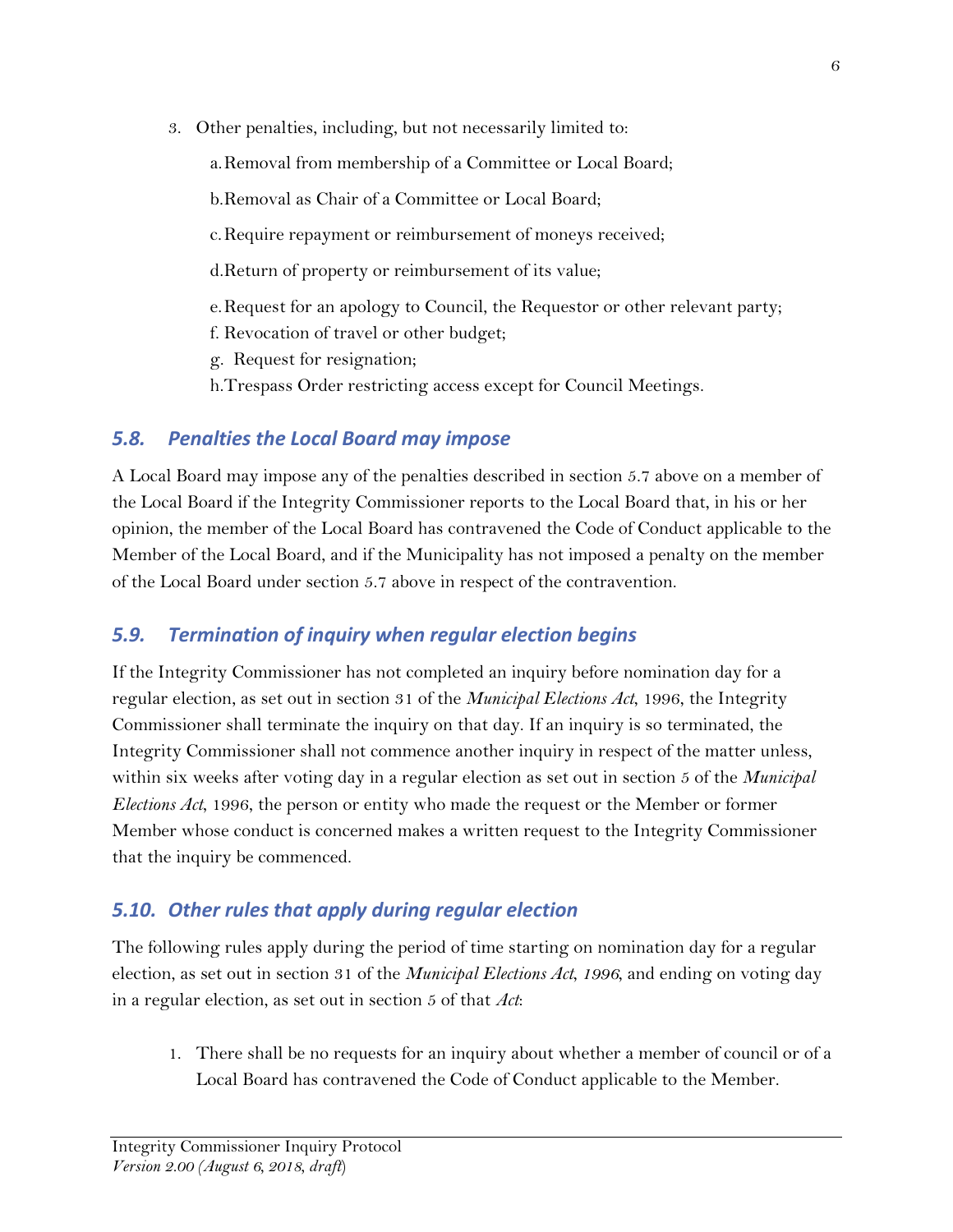- 2. The Integrity Commissioner shall not report to the Municipality or Local Board about whether, in his or her opinion, a member of council or of a Local Board has contravened the Code of Conduct applicable to the Member.
- 3. The Municipality or Local Board shall not consider whether to impose the penalties referred to in sections 5.5 and 5.6 above on a member of council or of a Local Board.

### <span id="page-10-0"></span>**Inquiry by Integrity Commissioner re s. 5, 5.1 or 5.2 of the**  *MCIA*

### <span id="page-10-1"></span>*6.1. Application*

An Elector, or a person demonstrably acting in the public interest, may apply in writing to the Integrity Commissioner for an inquiry to be carried out concerning an alleged contravention of sections 5, 5.1 or 5.2 of the *MCIA* by a Member.

#### <span id="page-10-2"></span>*6.2. Content of application*

An application may be in the form set out in Schedule "B" or, otherwise, shall set out the reasons for believing that the Member has contravened sections 5, 5.1 or 5.2 of the *MCIA* and include the Applicant's name and contact information and a statutory declaration attesting to the fact that the Applicant became aware of the contravention not more than six weeks before the date of the application or, in the case where the Applicant became aware of the alleged contravention during the period of time described in paragraph 1 of section 6.6 below, a statutory declaration attesting to the fact that the Applicant became aware of the alleged contravention during that period of time.

#### <span id="page-10-3"></span>*6.3. Review of application*

The Integrity Commissioner will conduct an initial review of the application to ensure that it complies with this section. If the application does not comply with this section, the Integrity Commissioner will advise the Applicant about the non-compliance in writing and the Integrity Commissioner shall take no further action unless or until the Applicant submits a compliant application. If upon initial review, the Integrity Commissioner determines that the application is not properly an application alleging contravention of sections 5, 5.1 or 5.2 of the *MCIA* or there are no reasonable grounds to support the application, the Integrity Commissioner shall dismiss the application.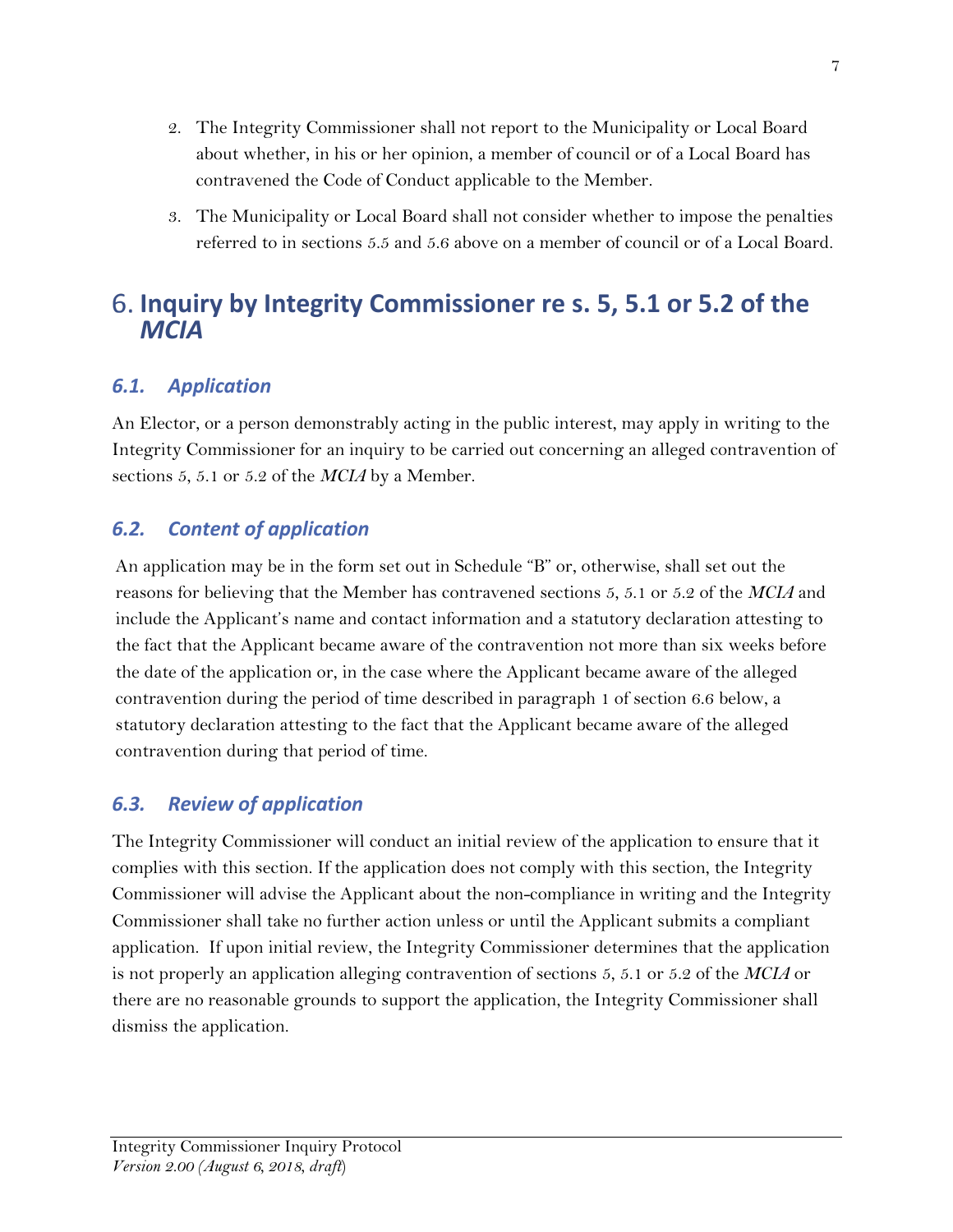#### <span id="page-11-0"></span>*6.4. No application for inquiry during regular election*

No application for an inquiry under this section may be made to the Integrity Commissioner during the period of time starting on nomination day for a regular election, as set out in section 31 of the *Municipal Elections Act*, 1996, and ending on voting day in a regular election as set out in section 5 of that *Act.*

#### <span id="page-11-1"></span>*6.5. Application timing*

An application under this section may only be made within six weeks after the Applicant became aware of the alleged contravention. No application shall be brought after the expiration of six years from the time at which the contravention is alleged to have occurred.

#### <span id="page-11-2"></span>*6.6. Exception*

Despite section 6.5 above, an application may be made more than six weeks after the Applicant became aware of the alleged contravention if both of the following are satisfied:

- 1. The Applicant became aware of the alleged contravention six weeks before nomination day for a regular election, as set out in section 31 of the *Municipal Elections Act, 1996*, and ending on voting day in a regular election, as set out in section 5 of that *Act*.
- 2. The Applicant applies to the Integrity Commissioner under section 6.1 within six weeks after the day after voting day in a regular election, as set out in section 5 of the *Municipal Elections Act, 1996*.

#### <span id="page-11-3"></span>*6.7. Public meeting*

If the Integrity Commissioner decides to conduct an inquiry, the Integrity Commissioner may have a public meeting to discuss the inquiry.

#### <span id="page-11-4"></span>*6.8. Powers on inquiry*

The Integrity Commissioner may elect to exercise the powers under sections 33 and 34 of the *Public Inquiries Act, 2009*, in which case, notwithstanding anything to the contrary herein, those sections apply to the inquiry.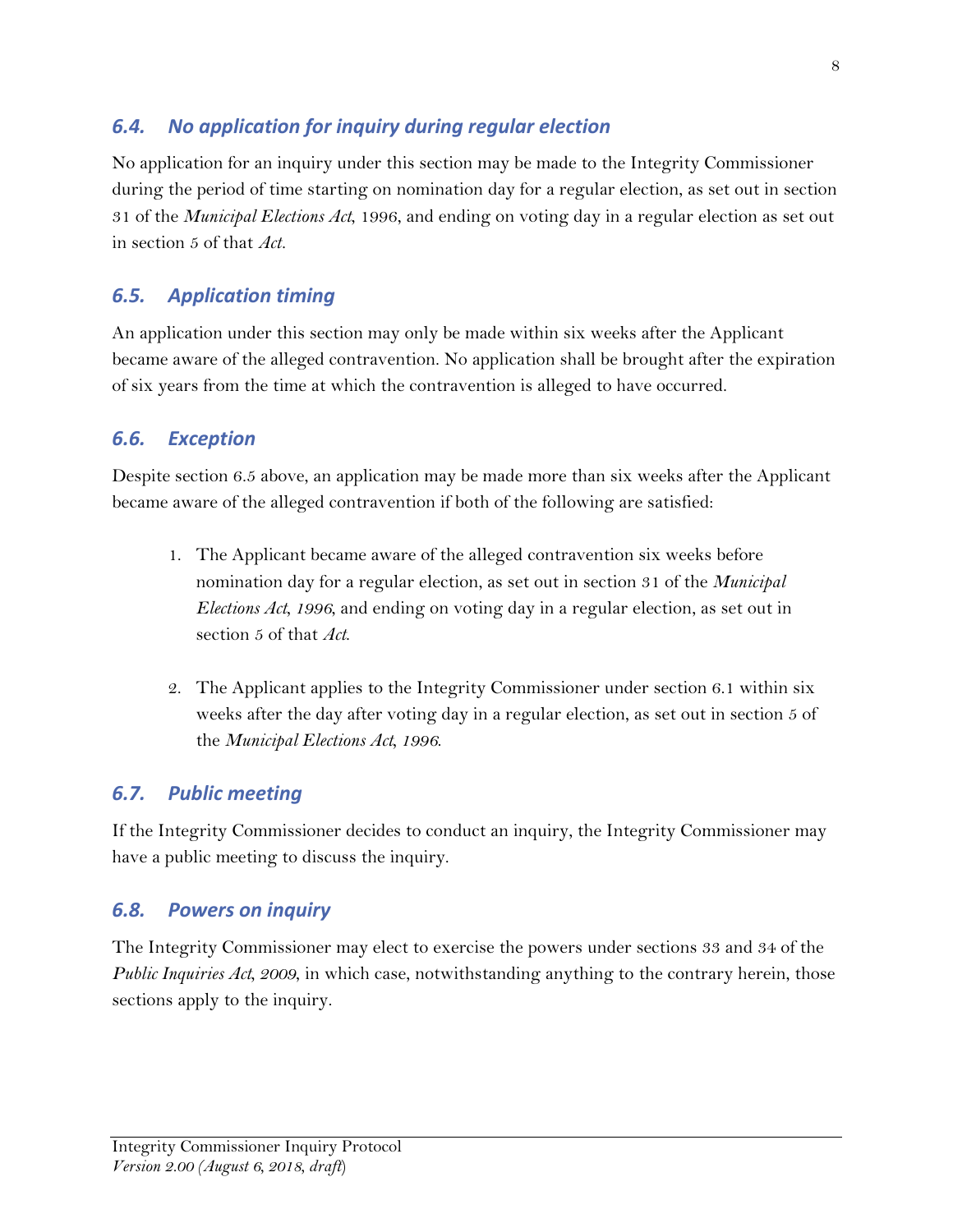#### <span id="page-12-0"></span>*6.9. Information*

The municipality and its Local Boards shall give the Integrity Commissioner such information as the Integrity Commissioner believes to be necessary for an inquiry including free access to all books, accounts, financial records, electronic data processing records, reports, files and other papers, things or property belonging to or used by the Municipality or a Local Board. For greater certainty, providing the Integrity Commissioner with information concerning legal advice shall be deemed not to constitute a waiver of solicitor-client privilege.

### <span id="page-12-1"></span>*6.10. Termination of inquiry when regular election begins*

If the Integrity Commissioner has not completed an inquiry before nomination day for a regular election, as set out in section 31 of the *Municipal Elections Act, 1996*, the Integrity Commissioner shall terminate the inquiry on that day.

### <span id="page-12-2"></span>*6.11. No other inquiry in respect of the matter to commence without application*

If an inquiry is terminated under section 6.10, the Integrity Commissioner shall not commence another inquiry in respect of the matter unless, within six weeks after voting day in a regular election as set out in section 5 of the *Municipal Elections Act*, 1996, the person who made the application or the Member or former Member whose conduct is concerned applies in writing to the Integrity Commissioner for the inquiry to be carried out.

#### <span id="page-12-3"></span>*6.12. Timing for completion of inquiry*

The Integrity Commissioner shall complete the inquiry within 180 days after receiving the completed compliant application under section 6.1 above unless the inquiry is terminated under section 6.10 above.

#### <span id="page-12-4"></span>*6.13. Decision to apply to a judge upon completion of inquiry*

Upon completion of the inquiry, the Integrity Commissioner may, if he or she considers it appropriate, apply to a judge for a determination as to whether the Member has contravened sections 5, 5.1 or 5.2 of the *MCIA*.

#### <span id="page-12-5"></span>*6.14. Notice to Applicant re decision not to apply to judge*

The Integrity Commissioner shall advise the Applicant if the Integrity Commissioner will not be making an application to a judge.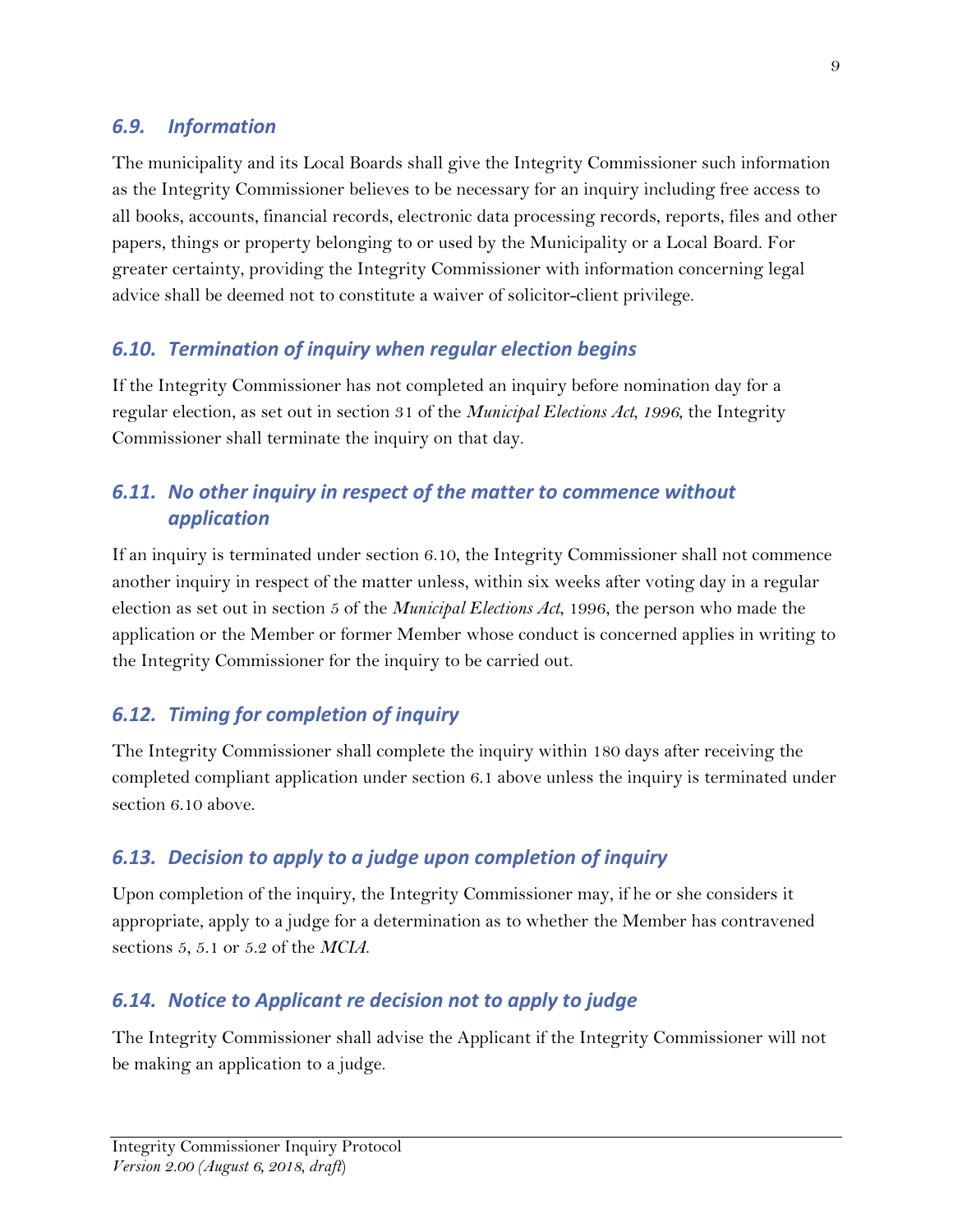### <span id="page-13-0"></span>*6.15. Reasons re decision to apply to a judge*

After deciding whether or not to apply to a judge, the Integrity Commissioner shall publish written reasons for the decision.

### <span id="page-13-1"></span>*6.16. Costs*

The Integrity Commissioner's costs of applying to a judge shall be paid by:

- 1. The municipality, if the Member is alleged to have contravened sections 5, 5.1 or 5.2 of the *MCIA* as member of council of the Municipality; or
- 2. The Local Board, if the Member is alleged have contravened sections 5, 5.1 or 5.2 of the *MCIA* as member of the Local Board.

## <span id="page-13-2"></span>**Conduct of inquiry**

The Integrity Commissioner may conduct such inquiry as he or she considers necessary in response to a compliant request or application under sections 5 or 6 above and such inquiry may include all or some of the following:

- Informing the Respondent of the application;
- Interviewing the Applicant, the Respondent, any person involved in the incident, and any identified witnesses;
- Interviewing any other person who may have knowledge of the incidents related to the application or any other similar incidents; and
- Reviewing any information the Integrity Commissioner believes necessary and document such review.

## <span id="page-13-3"></span>**Reference to appropriate authorities**

### <span id="page-13-4"></span>*8.1. Referral of matter by Integrity Commissioner*

If the Integrity Commissioner, when conducting an inquiry, determines that there are reasonable grounds to believe that there has been a contravention of the Criminal Code of Canada or any other *Act*, the Integrity Commissioner shall immediately refer the matter to the appropriate authorities and suspend the inquiry until any resulting investigation, including, but not limited to, police investigations and/or the charges have been finally disposed of, and shall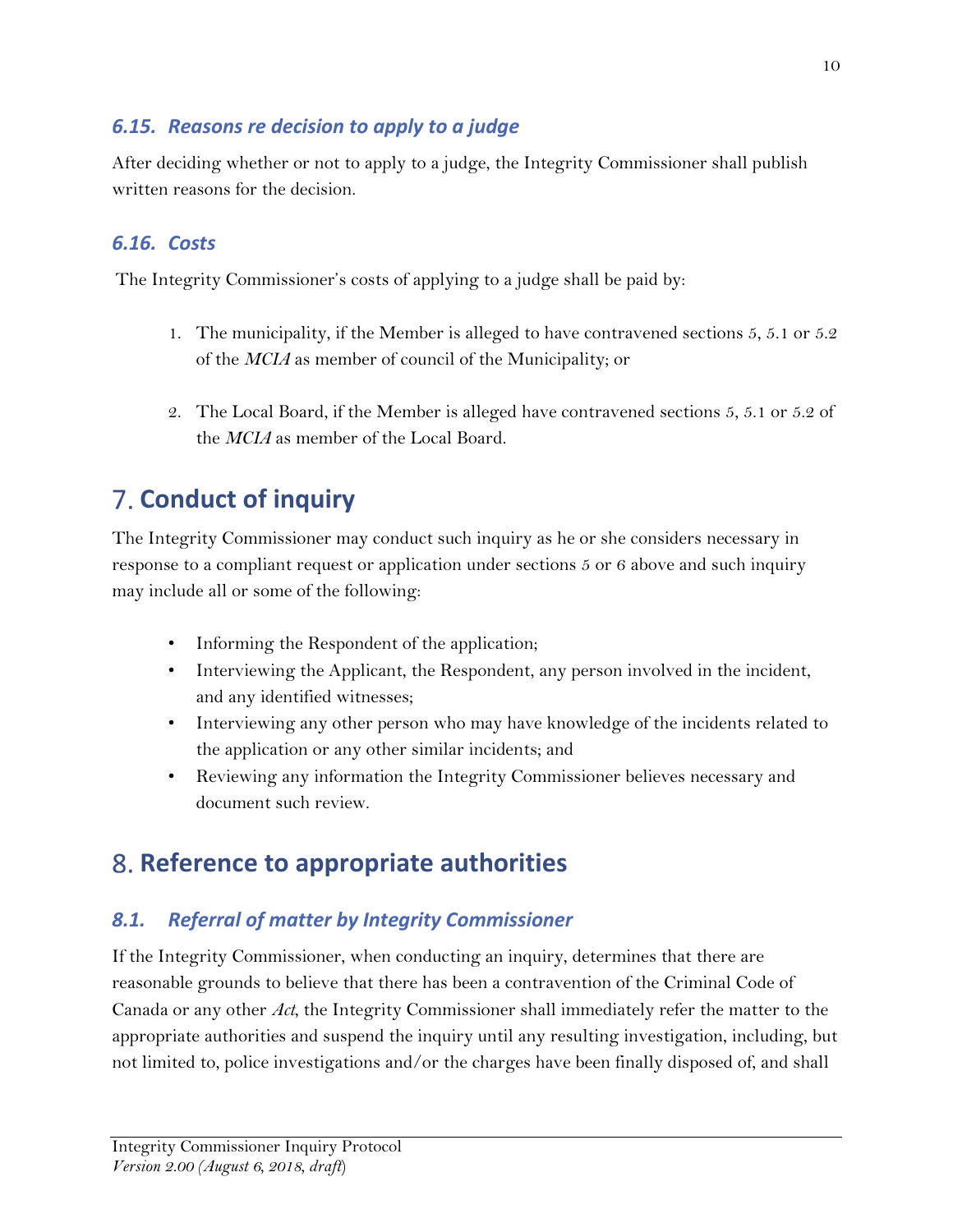report the suspension to council. Contravention of any other *Act* includes, but is not limited to, contravention of the *Occupational Health and Safety Act.* 

#### <span id="page-14-0"></span>*8.2. No derogation of rights*

The provisions of this protocol in no way affect the right of anyone to:

- (a) contact the police, other law enforcement agency, or any other appropriate authority on their own initiative;
- (b) exercise their right(s) under any legislation; or
- (c) take any other available legal action.

## <span id="page-14-1"></span>**Confidentiality**

### <span id="page-14-2"></span>*9.1. Integrity Commissioner's duty of confidentiality*

The Integrity Commissioner and every person acting under his or her jurisdiction shall preserve confidentiality with respect to all matters that come to his or her knowledge in the course of performing his or her duties. This section prevails over the *Municipal Freedom of Information and Protection of Privacy Act*.

#### <span id="page-14-3"></span>*9.2. Confidentiality of those involved in inquiry*

Out of respect for the relevant individuals, it is essential that the Applicant, Respondent, witnesses and anyone else involved in an inquiry conducted by the Integrity Commissioner hereunder maintain confidentiality throughout the inquiry and afterwards.

#### <span id="page-14-4"></span>*9.3. Disclosure required by law*

Notwithstanding sections 9.1 or 9.2 above, information may be disclosed in a criminal proceeding, or as required by law.

#### <span id="page-14-5"></span>*9.4. Retention of records*

The Integrity Commissioner and person providing outside assistance to the Integrity Commissioner pursuant to section 3.4 above, shall retain all records related to any application and any inquiry indefinitely.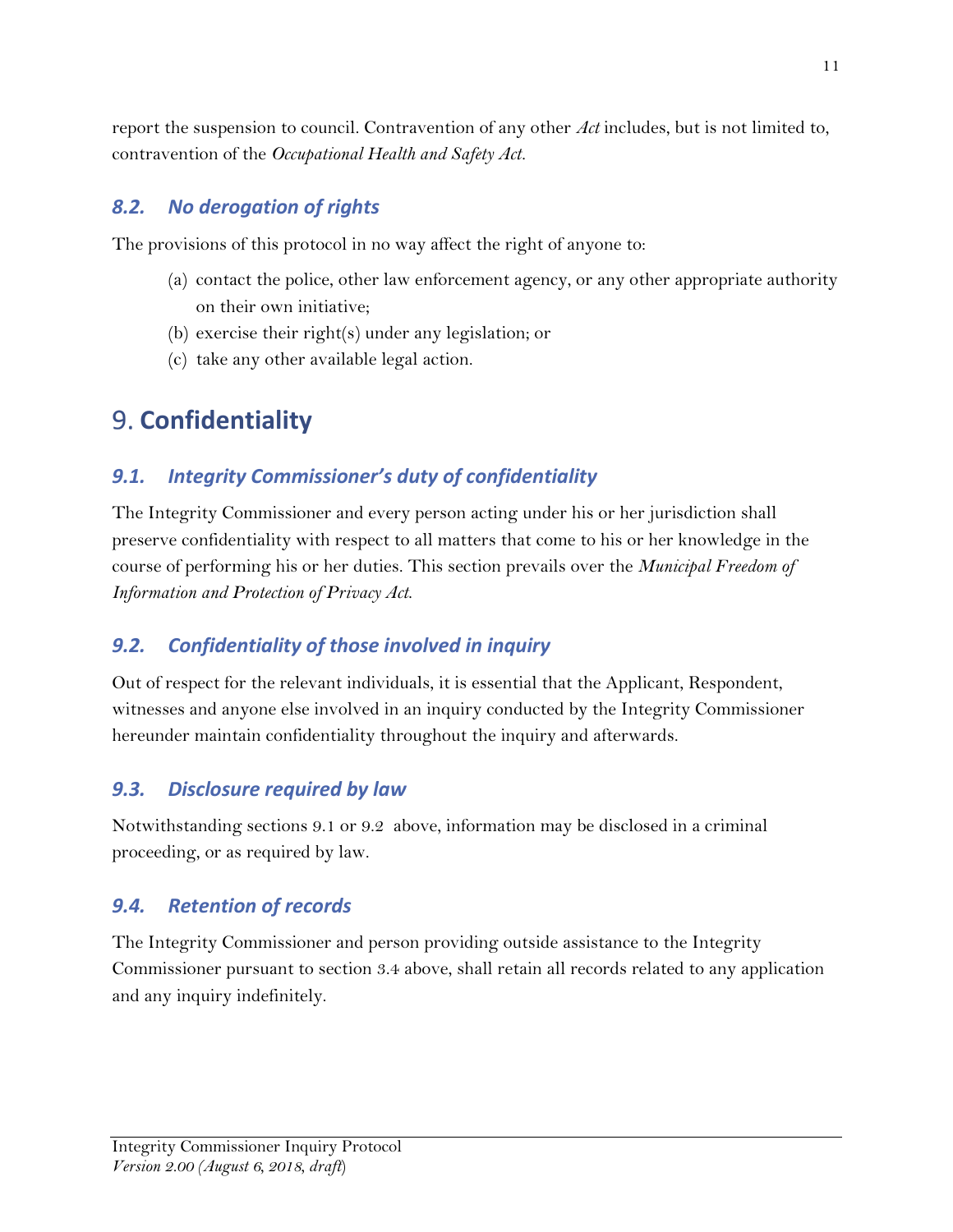### <span id="page-15-0"></span>10. Reports

### <span id="page-15-1"></span>*10.1. Periodic report to council*

If the Integrity Commissioner provides a periodic report to the Municipality on his or her activities, the Integrity Commissioner may summarize advice he or she has given, but shall not disclose confidential information that could identify a person concerned.

### <span id="page-15-2"></span>*10.2. Report about conduct*

After completing an inquiry, the Integrity Commissioner shall provide a written report to the Municipality or the Local Board (the "Report").

The Integrity Commissioner may disclose in the Report, such matters as in the Commissioner's opinion are necessary for the purposes of the Report. Where the Integrity Commissioner finds that there has been a contravention of the Code of Conduct, the Report may, at the Integrity Commissioner's discretion, contain the following:

- 1. An outline of the Integrity Commissioner's finding; and,
- 2. The terms of any recommended corrective action;

Where the Integrity Commissioner finds that there has been a contravention of the Code of Conduct, the Report must contain sufficient information for the Municipality or Local Board to determine whether or not to impose corrective action under section 5.7.

### <span id="page-15-3"></span>*10.3. Report to Council or Local Board*

Upon receipt of the Report, the Clerk shall indicate on the regular agenda of Council or the Local Board, notice of intent from the Integrity Commissioner to submit a Report for consideration at the following regular meeting.

The Respondent shall have the right of reply when the Report is considered by the Municipality or the Local Board.

Upon review of the Report, Council shall pass a resolution stating whether or not it intends to take action in response to the Report, and if so, what action Council will take.

### <span id="page-15-4"></span>*10.4. Publication of reports*

The Municipality and each Local Board shall ensure that reports received from the Integrity Commissioner by the Municipality or by the Local Board, as the case may be, are made available to the public upon request.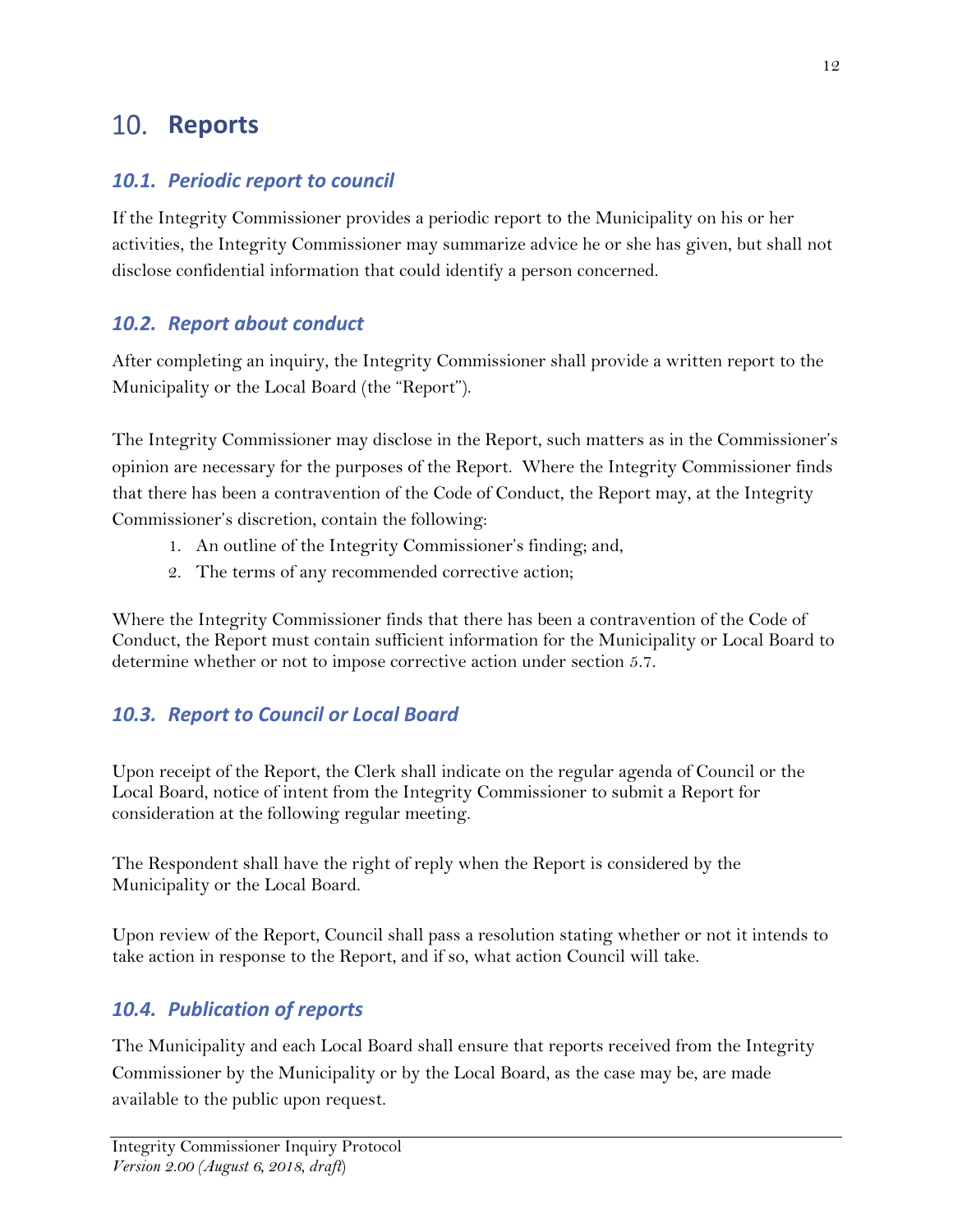#### <span id="page-16-0"></span>**Bad Faith Applications or Requests** 11.

If a person or entity makes a request or application for an inquiry hereunder and the Integrity Commissioner determines such request or application is made in bad faith, notwithstanding anything to the contrary in protocol, the Integrity Commissioner may disclose all relevant information concerning the request or application to the Municipality such that the Municipality may pursue any recourse available against the individual or entity. Examples of bad faith include, but are not limited to, making a report knowing the allegations therein are untrue or making a report for an improper purpose.

#### <span id="page-16-1"></span>12. **Indemnity**

The Municipality shall indemnify and save harmless the Integrity Commissioner, or any person acting under the instructions of the Integrity Commissioner, for costs reasonably incurred by either of them in connection with the defence of a proceeding if the proceeding relates to an act done in good faith in the performance or intended performance of a duty or authority hereunder or an alleged neglect or default in the performance in good faith of such duty or a by-law passed under Part V.1 of the *Municipal Act, 2001*. For greater certainty, nothing in this section affects the application of section 448 of the *Municipal Act, 2001* with respect to a proceeding referred to in this section.

#### <span id="page-16-2"></span>13. **Protocol review**

The Municipality will review this Policy as often as it deems reasonably necessary and will post the most current version of this protocol on its website.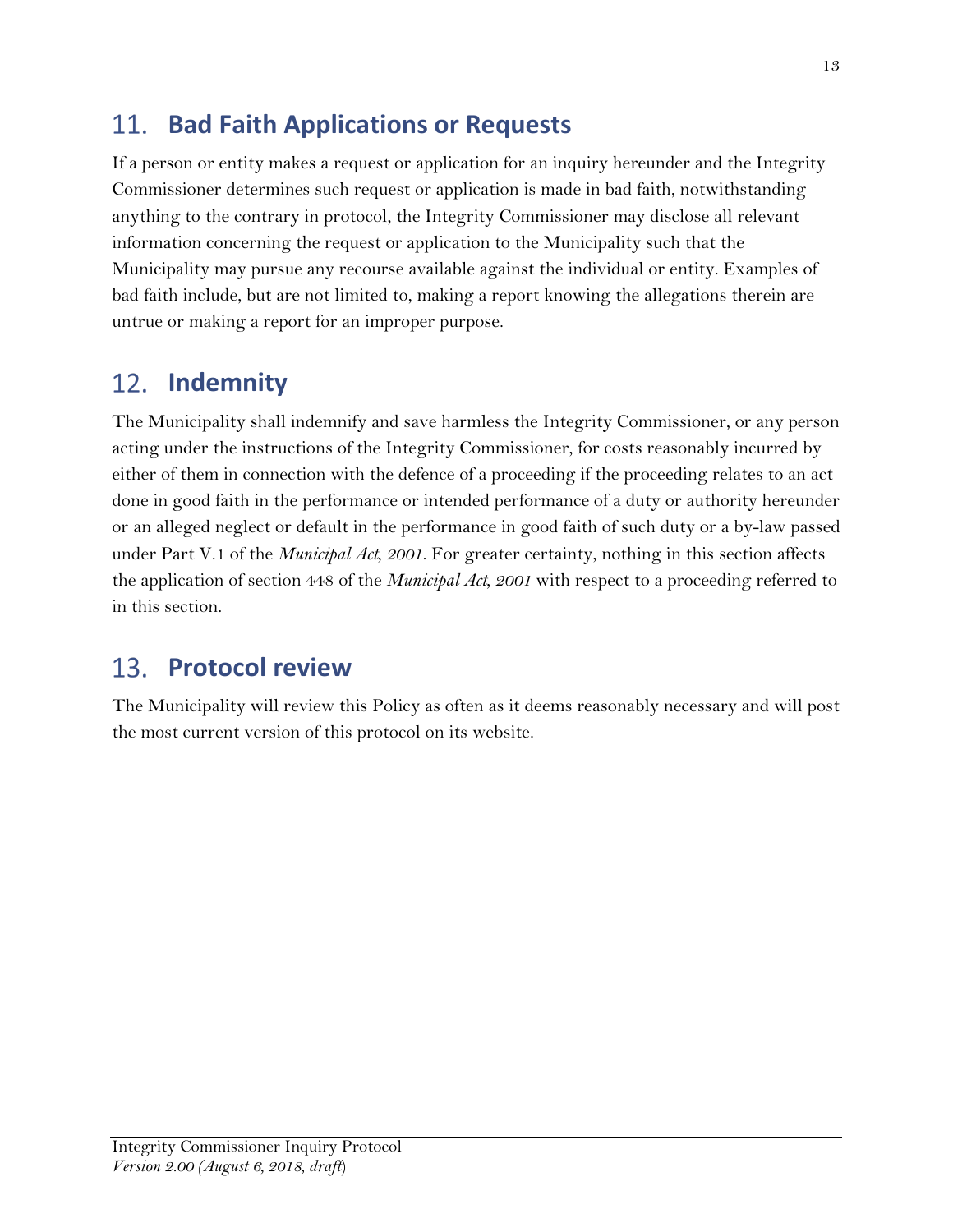### **SCHEDULE "A"**

#### **INTEGRITY COMMISSIONER REQUEST FOR INQUIRY CODE OF CONDUCT**

<span id="page-17-0"></span>

| This form will be used to request the Integrity | Submit completed complaint in a sealed envelope to: |
|-------------------------------------------------|-----------------------------------------------------|
| Commissioner conduct an inquiry of an           | <b>Integrity Commissioner</b>                       |
| alleged Code of Conduct contravention           | <b>Request for Inquiry Re Code of Conduct</b>       |
|                                                 | [Integrity                                          |
|                                                 | <b>Commission Contact</b>                           |
|                                                 | <b>Information</b>                                  |
|                                                 |                                                     |

#### **REQUESTOR'S INFORMATION**

| Last Name:      | First Name:     |
|-----------------|-----------------|
|                 |                 |
| Street Address: | Municipality:   |
|                 |                 |
| Postal Code:    | Phone $\#$ :    |
|                 |                 |
| E-mail Address: | Name of Member: |
|                 |                 |

#### **DETAILS OF ALLEGED CODE OF CONDUCT CONTRAVENTION**

| Date(s) of alleged Code of Conduct contravention:                                                      |       |        |      |
|--------------------------------------------------------------------------------------------------------|-------|--------|------|
|                                                                                                        |       |        |      |
| Provision(s) of Code of Conduct allegedly contravened:                                                 |       |        |      |
|                                                                                                        |       |        |      |
| Facts constituting the alleged Code of Conduct contravention (please use separate page(s) if required) |       |        |      |
|                                                                                                        |       |        |      |
|                                                                                                        |       |        |      |
|                                                                                                        |       |        |      |
| Name(s) and contact information of any witnesses:                                                      |       |        |      |
|                                                                                                        |       |        |      |
| I agree to release my identity with regard to this request                                             |       |        |      |
| I do NOT agree to release my identity with regard to this request                                      |       |        |      |
| Signature:                                                                                             | Date: |        |      |
|                                                                                                        | Year: | Month: |      |
|                                                                                                        |       |        | Day: |

#### **FOR OFFICE USE ONLY**

| Date Received                                                                                                                                                                                                                  |        |             | Request $#$ : | Comments: |
|--------------------------------------------------------------------------------------------------------------------------------------------------------------------------------------------------------------------------------|--------|-------------|---------------|-----------|
| Year:                                                                                                                                                                                                                          | Month: | $1$ ) $av:$ |               |           |
| Personal information contained on this form is collected under the authority of the <i>Municipal Freedom of</i><br><i>Information and Protection of Privacy Act</i> and will be used for the purpose of requesting an inquiry. |        |             |               |           |